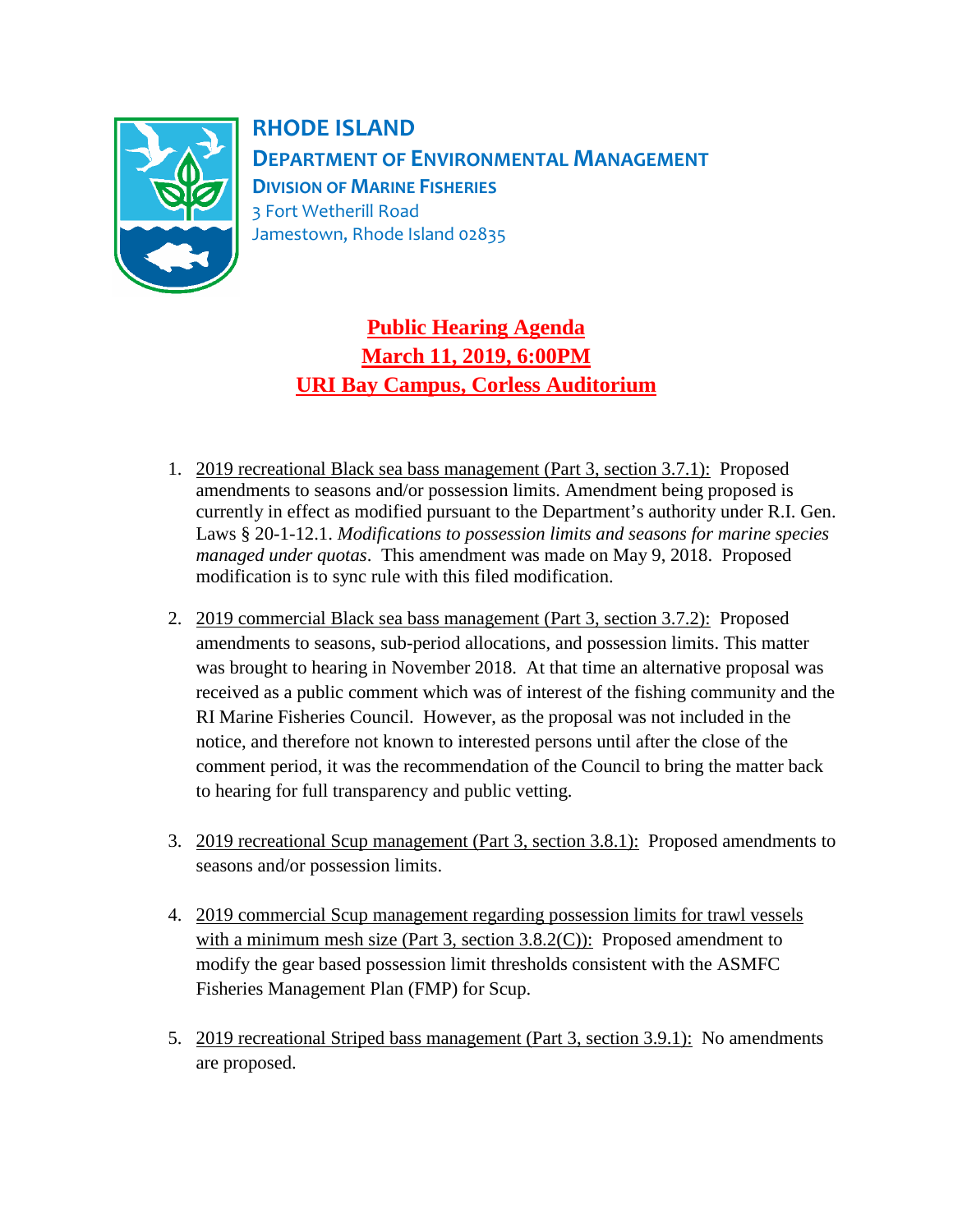- 6. 2019 commercial Striped bass general category management (Part 3, section  $3.9.2(A)$ : Proposed amendments to seasons.
- 7. 2019 commercial striped bass floating fish trap management (Part 3, section  $3.9.2(B)$ : No amendments are proposed.
- 8. 2019 recreational Summer flounder management (Part 3, section 3.10.1): Proposed adoption of a special shore provision rule with a 16 inch minimum size and 2 fish possession limit.
- 9. 2019 commercial Summer flounder management (Part 3, section 3.10.1): Proposed amendments to the days that the fishery is closed. This matter was brought to hearing in November 2018. No amendments were considered at that time due to a lack of information from the ASMFC regarding the 2019 quota, which was a result of the federal government shutdown.
- 10. 2019 party/charter possession limit for Tautog (Part 3, section 3.11.1(B)(7)(d): Proposed amendment to correct the possession limit from 6 to 5 fish during the October 15 through December 15 sub-period, which was inadvertently not filed resulting from a public hearing held February 2018.
- 11. 2019 recreational Bluefish management (Part 3, section 3.18.1): No amendments are proposed.
- 12. 2019 commercial Bluefish management (Part 3, section 3.18.2): Proposed amendments to possession limits.
- 13. 2019 commercial Blacknose sharks (Part 3, section 3.19.2): Proposed amendments to the possession limit.
- 14. 2019 recreational Cod management (Part 3, section 3.20.1): Proposed amendment to minimum size and possession limit.
- 15. 2019 commercial menhaden management (Part 3, section 3.22.2):
	- a. Division proposal to broaden the commercial vessel restrictions to apply to all commercial vessels other than small-scale fisheries and floating fish traps; currently applies only to purse seines (section 3.22.2(A)(2)).
	- b. Industry proposal to restrict vessel size (new section  $3.22.2(A)(2)(e)$ , and proposed new section  $3.22.2(A)(2)(f)$ .